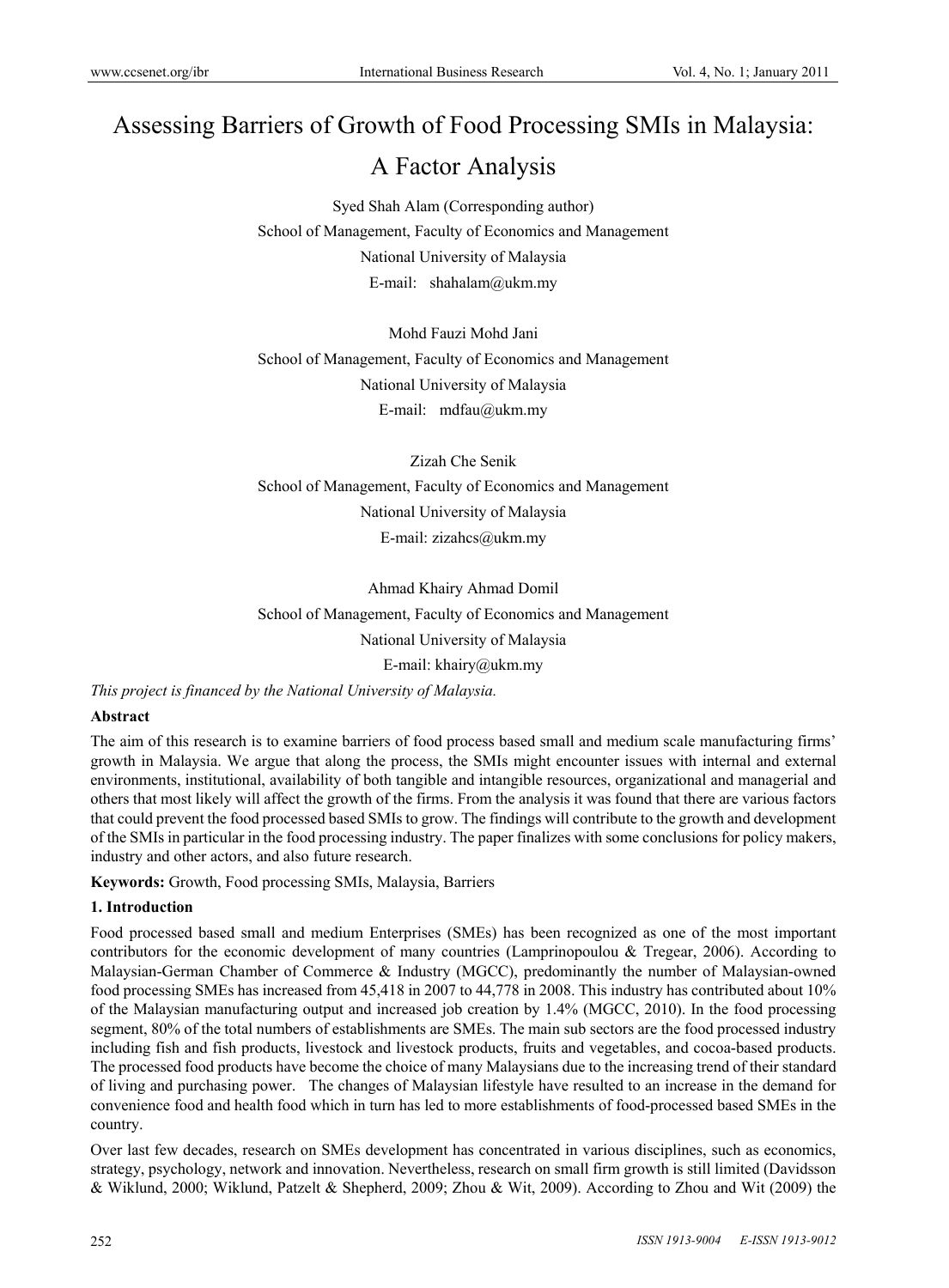existing literature is highly fragmented. For example, Begley & Boyd (1987) focused on the behaviour of the entrepreneurs, Smallbone et al. (1995) and Constantinides (2004) concentrated on strategy of growth; whereas Audretsch et al. (2004) focused on the relation between growth and firm size. To our understanding, none of them has exclusively focused on the determinants and barriers of growth of firm in the food industry. Therefore, this current research will identify the barriers to growth in the food-processed SMIs in Malaysia.

## **2. The Malaysian SME Food Industry**

Small and medium Enterprises (SMEs) represent majority of the business in Malaysia, constituting 99.2% of total establishments in the country, and providing about56% of the total workforce. Food industry has a major socioeconomic importance in Malaysia. In total, the establishment of the food processing sector is 6,069 in which 5,925 (98%) are the SMEs. The processed foods are exported to more than 80 countries, with annual export value of more than RM6 billion (approximately US\$1.7 billion), amounting to two-thirds of the total Malaysian food exports (The Busy Times, 2010).

The Malaysian SMEs in the food sector are driven to operate to contribute to household income, for self-employment and the growing demand of international markets in particular for *halal* foods (SMIDEC, 2007). This industry has a great potential to expand globally because of the increasing awareness of *halal* products consumption among the consumers. As reported by the Small and Medium Industries Development Corporation (SMIDEC, 2007) several factors affected the growth of SMEs in the food industry including:

- increasing value of *halal* markets, estimated at USD547 billion a year,
- substantial number of global Muslim population, approximately 3 billion, or 30% of the total world population,
- potential market of in the Asian region, amounting USD3.7 billion,
- expansion of consumers including the non-Muslims.
- similarity of the taste of products in particular among the middle east nations and neighbor countries,
- increase of disposable income and buying power among Muslim countries such as Middle East, West Asia, North Africa, Europe and North America,
- effect from the economic integration, such as AFTA.

In addition, Malaysia, foresees that there is great potential for developing and promoting *halal* products for the global markets. Therefore, the Malaysian government has formulated policy and supports in the national plans to assist SMEs in the food industry through its ministries such as Ministry of Entrepreneurship and Co-operation (MECD), Malaysian Agricultural and Development Institute (MARDI), Federal Agricultural Marketing authority (FAMA), and SME Corp (IMP3, 2006; Ninth Malaysia Plan, 2006). Each one of this institution plays significant role to assist the food-processing SMEs by:

- ensuring the availability of raw materials,
- expanding and diversifying food processing activities and promoting the growth of the targeted areas,
- enhancing the competitiveness of and increasing the exported food products globally,
- intensifying R&D
- strengthening human resources development,
- strengthening the institutional supports for further development of the industry.

Despite the supports received from many, the food industry in Malaysia has been facing some setbacks of growth. As this industry deals with various stakeholders throughout the food chain starting with farmers or fishermen to the suppliers, policy-makers, productions, manufacturers, transportation services, retailers, wholesalers, caterers and consumers (Talib and Ali, 2009), the food processing SMEs will face with micro and macro difficulties and challenges. Menrad (2003) argues that the process might affect the total chain of far-reaching technical and economic changes in the production and processing of food, as well as in society, thus affect the growth of the firms in this industry.

Consequently, looking at the growth of SMEs in the food industry in Malaysia context, we foresee that the chain of processing food products have significant impacts on the entire processing chain of agricultural production, and food processing up to the distribution of food to end consumers. We argue that along the process, the SMEs might encounter issues with internal and external environments, institutional, availability of both tangible and intangible resources, organizational and managerial and others that most likely will affect the growth of the firms. Therefore, this current research will identify the barriers to growth in the food-processed SMIs in Malaysia. The main purpose of this paper is to examine the determinants that influence the growth of Malaysian SMEs in the food industry and to identify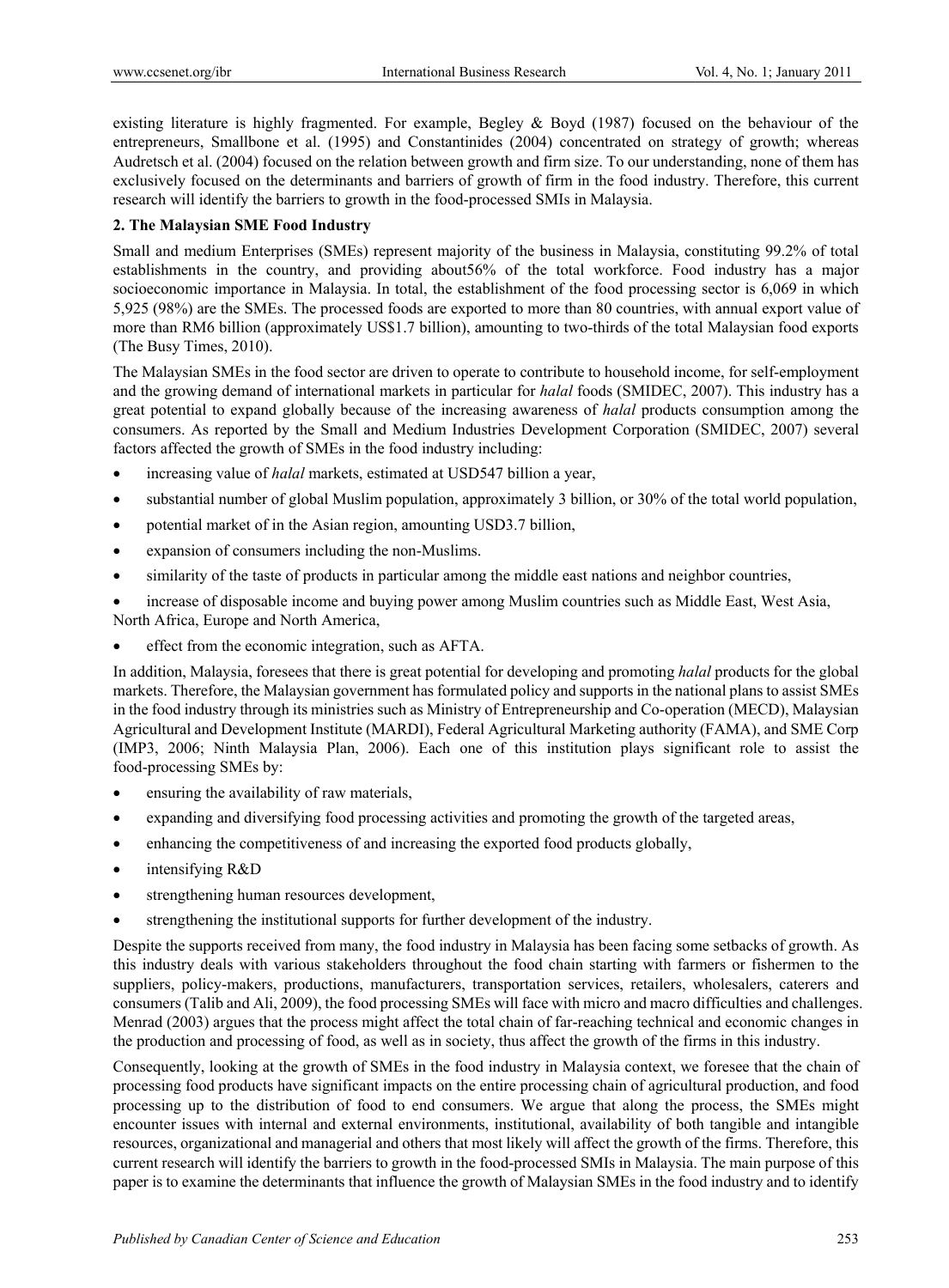the most important variables affecting the growth. The findings will contribute to the growth development of the SMEs in particular in the food processing industry. The paper finalizes with some conclusions for policy, industry and other actors, and also future research.

## **2. Literature Review**

Some studies describe factors thought to influence SMEs growth. The main factors that influence on growth of SMEs are strong need of achievement, availability of financial capital Zhou and Wit (2009); behaviour, personality, attitude (Storey, 1994), their capabilities, including education and training that create higher expectations in some industry sectors (Henry et al., 2005), and their social capital which influences access to resources (Brush et al., 2004). Secondly, Storey (1994) also identified previous management experience, family history, functional skills and relevant business sectors knowledge as the major determinants for SMEs growth.

While the aforementioned determinants generally help firm growth, there are also factors that inhibit firms growth (Davidsson, 1989). These factors are considered as growth barriers. Most of the SMEs are more like face problem when they enter into the business and also when they are growing compare to the large business. Commonly addressed barriers for small businesses include institutional barriers and financial barriers (Zhou and Wit, 2009). Institutional barriers are mainly discussed with the focus on firms' interaction with government, including legalization, taxation, and government support amongst others. Davidsson and Henreksson (2002) studied from both theoretically and empirically and strongly argue that certain institutions intentionally discriminate against the growth of SMEs which in turn act as a growth barrier. It is not difficult to imagine that SMEs would have a tough period when they face unfavourable tax system, discriminatory regulations and complicated laws.

Financial barriers represent lack of financial resources. Becchetti & Trovato, (2002), Pissarides, (1998), Riding & Haines, (1998) have been argued that credit constraints, lack of external debt, and equity capital are the main obstacles to the growth of SMEs. Evidence suggests that banks are more conservative when they provide loans to SMEs. According to Stiglitz and Weiss (1981) SMEs are more likely to be charged relatively high interest rates and asked for high collateral and loan guarantees. Furthermore, SMEs could also face external barriers, internal organizational barriers and social barriers which cover aspects of market position of a firm, access to qualified human capital, and access to network (Bartlett and Bukvic, 2001).

Biljana Acevska (2009) studied on Macedonian SMEs found some barriers inhibit their growth in business. The study reveals that the most prominent institutional problems related to start-up enterprises were the difficulties in acquiring the necessary documents from state institutions and their bureaucratic procedures. The main obstacles to growth were associated more with the general economic climate and included high taxes, high interest rates and a lack of demand for the product. This study also indicated in their research, the lack of finance and the high costs of investment capital are particularly acute problems in spite of the efforts which have been made to alleviate them. The most important social barriers are the lack of support from the state; the lack of trust in society (the economy) the lack of support from the Chamber of Commerce; inadequate information on finance; and inadequate information on the market. The main internal barriers found in that survey was low quality of equipment.

In Malaysia, several setbacks affecting the SMEs growth suggested by Hashim and Ahmad (2005) focus mainly on the internal aspect in term of resources such as human resource, marketing, operations and production, financial and strategic planning of the enterprises. A qualitative study by Senik (2010) on internationalization of Malaysian SMEs reveals that, governmental policy related barriers including lack of standardization, lack of transparency, incompetent implementations, mindsets of policymakers, regulations related barriers including long procession time, bureaucracy, firm capability related barriers including resources, production capability, managerial capability and political barriers including interference, protocol and personal-interest are major internal barriers hinders SMEs growth in the global market.

## **3. Research Methods**

## *3.1 Sample and data sources*

Consistent with other studies on small and medium sized-firms in the entrepreneurship literature (Baird, Lyles and Orris, 1994; Hodgetts and Kuratko, 1998; Beamish 1999; Wolff and Pett, 2000), this study employs the definition of SMEs provided by the National SME Development Council (NSDC), "*an enterprise with annual sales turnover not exceeding RM25 million or full time employees not exceeding 150 employees* (NSDC, 2005, p. 5). Following the definition of an SME, we referred to the SMIDEC directory to identify potential respondents in the food processing industry in Malaysia. Our focused area is the SMIs in Klang Valley which is located in the central part of Malaysia.

We utilized a quantitative methodology using a survey questionnaire. The survey instrument packages consisting of a cover letter and a set of questionnaire were mailed to 500 SME food processing companies from April to June 2010.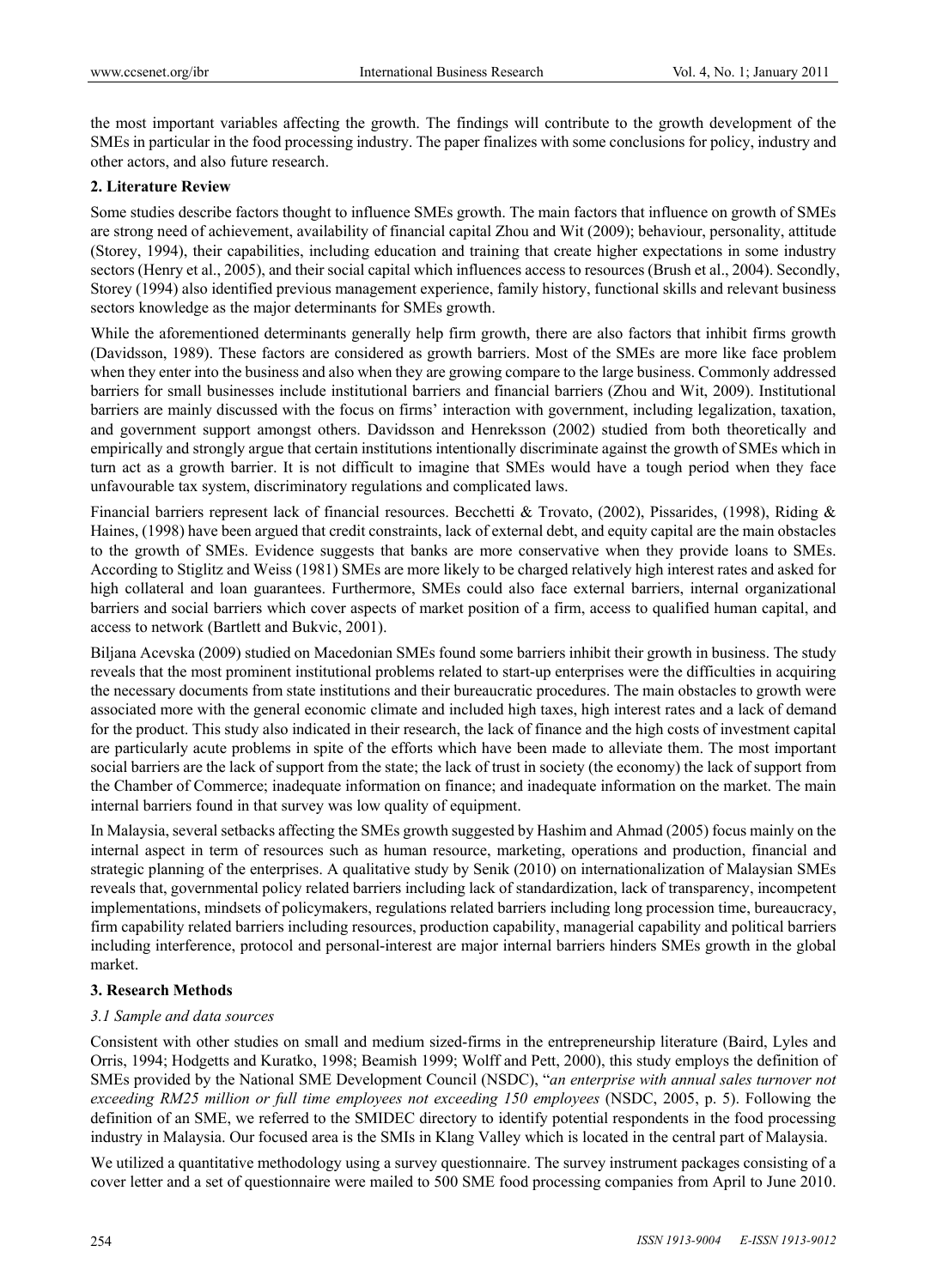The contact person identified was either the owner of the business or a top-level manager in the organization. After a week of the initial mailing, we personally contacted our selected respondents over telephone to request their participation in the survey. In this process, some respondents agreed to be interviewed personally. We hired enumerators who went to the premises to collect the questionnaire once we received confirmation that the SMI owners agreed to provide response to the questionnaire. To ensure that the questionnaires were answered by the SMEs representative themselves, we requested our enumerators to collect their business cards or to get the company's endorsement.

At present a total of 170 completed questionnaires were received, indicating 34% of response rate. However, we discarded four sets of questionnaires due to incomplete responses which unable us to analyze. In total, 166 completed questionnaires were used for analysis. All the data were recorded in the excel program, which later the file was transferred into SPSS to conduct the analysis.

A profile of the responding companies is shown in Table 1. The majority of the surveyed SMIs in regards to the business area are others (27.1%), while 19.3% are fruits and vegetables, 16.3% are livestock product, 15.1% fish and related products, 14.5% are agri-bio products and only 7.8% are palm oil products. A slight majority of the surveyed SMIs (47.6%) had been in business for a period of five to ten years. While not a single SMIs (0% of the sample) have been in business for less than 1 year, 18.7% SMIs were in business for one to five years.

The results indicate that most of the respondents were on graduate with over 60% (63.9%) holding high school, college or diploma degrees. The majority of them were Chinese (53.0%), while only one-third of the respondents were ethnic Malay (31.3%) and Indian (9.6%) only.

## *3.2 Instrument Development*

To identify which factors have a significant influence on the growth of food processed based SMIs in Malaysia, we developed a survey questionnaire to collect information from SMIs owner or manager. The research process for this study includes four main steps:

1) formulation of research problems, which includes reviewing related literature, understanding correspondent contents of SMEs growth and formulating research propositions;

2) questionnaire development, which includes selecting items for questionnaire, designing survey questionnaires and then interviewing academics and practitioners in SMEs or entrepreneurs area;

3) data collection and analysis, including survey administration and data collection, factor analysis and reliability test; and

4) identification of those factors which influence SMIs' growth.

The respondents were requested to indicate, using a five-point Likert scale ( $1 = \text{very low barrier}$ , to  $5 = \text{very high}$ ) barrier), the extent to which they found barriers of those statements on growth. A pilot test was conducted first by asking some owners and managers to answer the questionnaires. 50 samples were collected. After we interviewed respondents and analyzed these samples, minor modification was made to the measurement instrument,

## **4. Results**

We conducted a correlation analysis in order to find out whether these items are fit to factor analysis. The result showed that the 31 items are correlated with each other. Furthermore, most correlation coefficients are over 0.3 and these coefficients are statistically significant at the significant level of 0.05. So, the following step is to conduct an exploratory factor analysis (EFA) to assess the 31 measurement items. The result shows that the Kaiser-Myer-Olkin (KMO) value is 0.775, more than 0.7, which also means that these items are satisfied to do exploratory factor analysis (Malhotra, 1999).

The initial factor solution resulted in six factors with eigenvalues higher than unity. The five factor solution for the 31 items accounted for 50.09% of the variance. Table 3 shows a purified list of 31 items with a clear factor structure in five factors from EFA. The cumulative contribution to total variance explained is 50.089%.

The eigenvalues and contribution percentage of the five factors (expressed by y1, y2, y3, y4, y5 respectively) are shown in Table 3. The rotated component matrix by varimax with Kaiser normalization is as follows. The results of a reliability test and an item-total correlation analysis also showed that the derived factors are reliable. The reliability coefficient alpha values of the five factors are high with 0.77 for institutional barriers, 0.83 for internal barriers, 0.77 for external barriers, 0.89 for financial barriers, and 0.78 for social barriers, exceeding the benchmark of 0.70 for exploratory research (Nunnally and Bernstein, 1994).

The six identified factors are summarized as follows.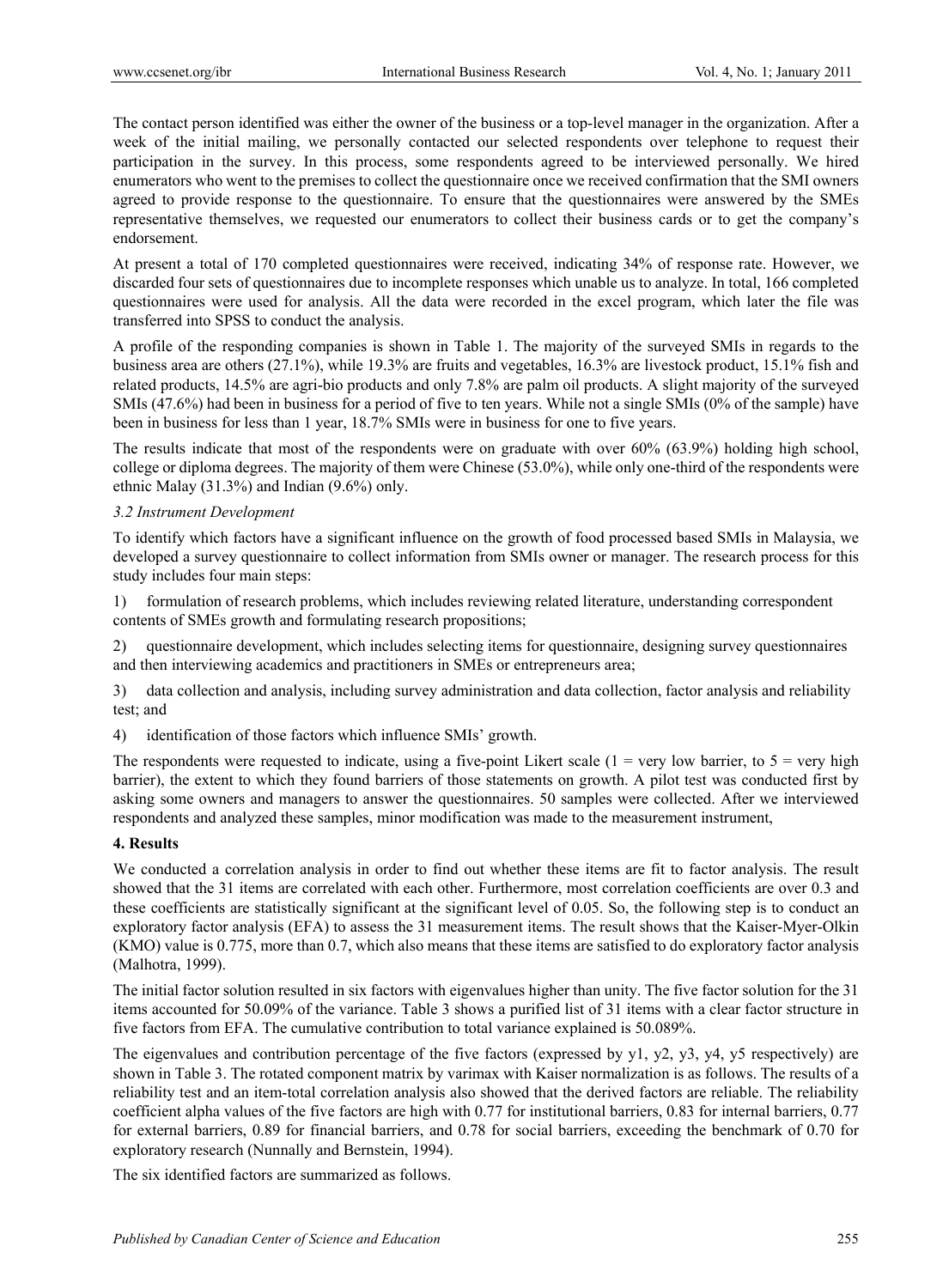- Factor 1: financial barriers (*y*1) accounts for 21.259% of the total explained variance and consists of seven items.
- Factor 2: institutional barriers  $(y 2)$  accounts for 10.918% of the total explained variance and consists of eight items.

 Factor 3: institutional barriers (*y*3) accounts for 7.480 % of the total explained variance and consists of seven items.

- Factor 4: social barriers (*y*4) accounts for 5.629% of the total explained variance and consists of five items.
- Factor 5: external barriers ( $v$ 5) accounts for 4.802% of the total explained variance and consists of four items.

## **5. Discussion and conclusion**

The above analysis manifests that financial barriers have the most important impact on the SMIs growth, meaning that higher the financial barriers the lower the growth of food processed based SMIs in Malaysia. It is expected since past literature has consistently shown that financial barriers are main barriers for SMEs growth (Zhou and Wit, 2009; Becchetti & Trovato, 2002; Pissarides, 1998; Riding & Haines, 1998). This finding suggests that high collateral requirements, bank charges, bank bureaucracy, banks ignoring loan proposal, time consuming loan disbursement, costly preparation of a business plan and refusal of bank finance are the major concern to the decision makers and policy makers about the SMIs management.

This research therefore further proves the earlier findings that showed, institutional barriers are the second most inhibitor for SMIs growth in Malaysia. Studies like those carried out by Zhou and Wit, (2009) and Biljana Acevska (2009) have generally shown that bureaucracy, license refusal and public procurement regulations are the main institutional obstacles to growth of SMEs.

The following important factor is internal barriers. This research therefore further proves the earlier findings that showed internal barriers are not serious barriers to grow SMIs in Malaysia (Biljana Acevska, 2009).

The other two factors — external barriers and social barriers — have relative small influences on SMIs growth, which means that the SMIs owner or manager have a very poor knowledge of external and social factors, and that public education on the social matters is not quite enough.

The purpose of this study is to examine the important barriers that affecting growth of food processed based SMIs in Malaysia. Taking all these into consideration, it is easy to understand the main barriers, as well as the non-supporting tendency of financial institutions for growing SMIs in Malaysia. From a managerial viewpoint, the findings provide support for investment decisions, and for decisions relating to the growth of SMIs that address and take the concerns and needs of companies into consideration. As Malaysian government, growth of food processed based SMIs in importance and priority for business worldwide, an understanding of the barriers that influence SMIs growth is invaluable.

## **6. Limitation**

Although valuable information has emerged through the gathering of data and measurement of the major barriers of growth, the sample is not yet large enough as compared to the total of 45,418 food and beverages SMIs in whole Malaysia in order to draw any conclusive analysis on the results. Another limitation of this study is in term of location whereby it is focusing on one specific place (Klang Valley in Malaysia). In addition, it is suggested that any similar study in the near future should measure the potential growth of food processed SMIs and examine if the barriers of growth has been overcome. Also, there is a need for more in-depth studies and analysis focusing on a specific area with regard to growth.

## **References**

Acevska, B. (2009). Entrepreneurship under difficult circumstances: factors hindering SME growth in the Republic of Macedonia, South-East Europe Review S. 109 – 122.

Audretsch, D. B., Klomp, L., Santarelli, E. & Thurik, A. R. 2004. Gibrat's law: are the services different? *Review of Industrial Organization*, 24: 301-324.

Becchetti, L. & Trovato, G. 2002. The determinants of growth for small and medium sized firms: the role of the availability of external finance. *Small Business Economics*, 19(4): 291-306.

Begley, T. M. & Boyd, D. P. (1987). A comparison of entrepreneurs and managers of small business firms. *Journal of Management*, 13: 99-108.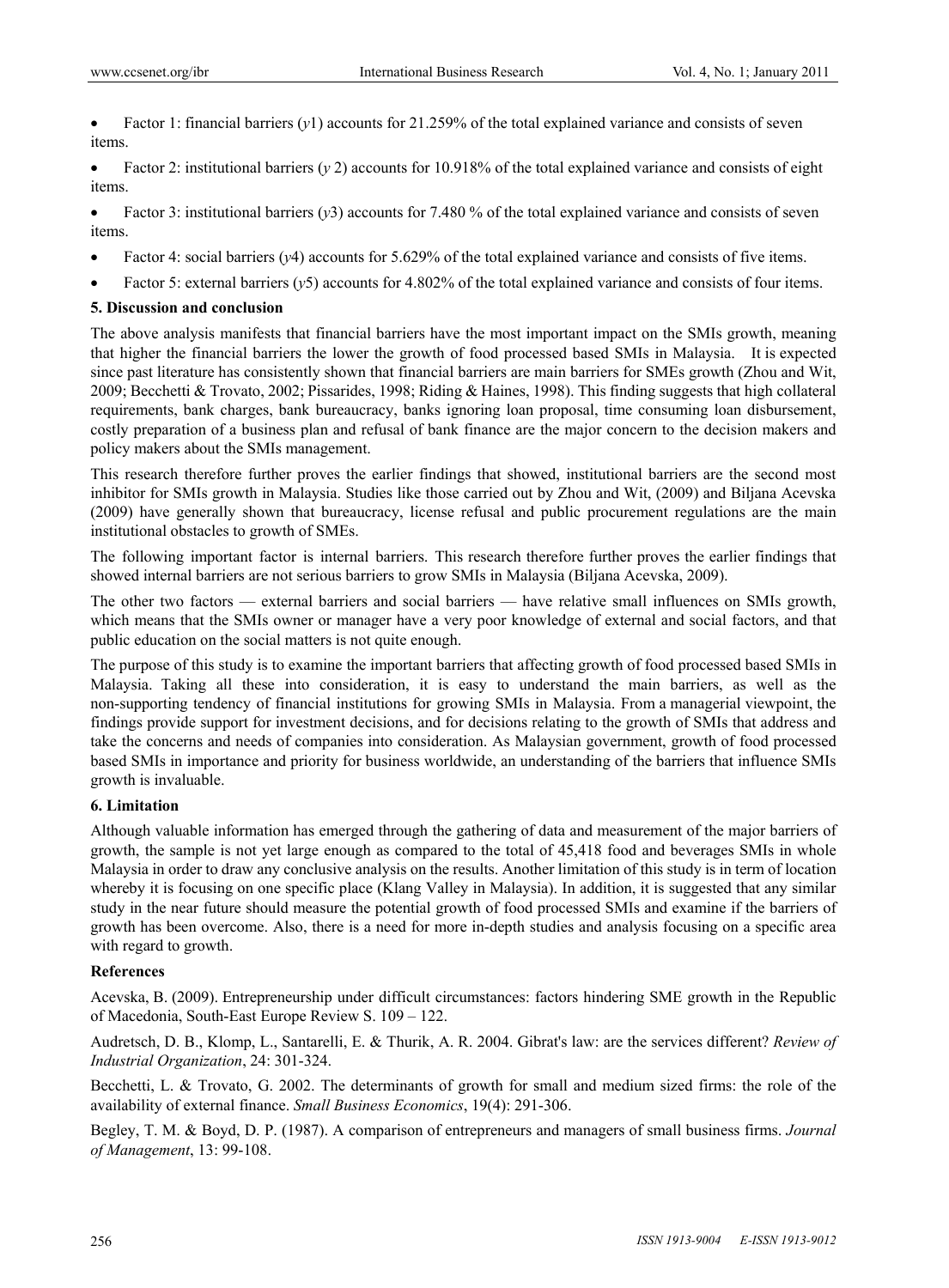Bartlett, W. & Bukvic, V. 2001. Barriers to SME growth in Slovenia. *MOCT-MOST: Economic Policy in Transitional Economies*, 11: 177-195.

Brush, C., Carter, M.N., Gatewood, J.E., Greene, G.P. & Hart, M. (2004), *Clearing the Hurdles: Women Building High Growth Businesses*, Financial Times – Prentice Hall, London,

Constantinides, E. (2004). Strategies for surviving the Internet meltdown, *Management Decision*, Vol. 42, No. 1, pp.89-107.

Davidsson, P. (1989). *Continued Entrepreneurship and small firm growth*. Stockholm School of Economics,Stockholm.

Davidsson, P. B. Kirchhoff, J.A. Hatemi, & Gustavsson, H. (2002). Empirical Analysis of Business Growth Factors Using Swedish Data, *Journal of Small Business Management*, Vol. 40, No. 4, pp.332-349.

Davidsson, P. & Henreksson, M. (2002). Institutional determinants of the prevalence of start-ups and highgrowth firms: evidence from Sweden. *Small Business Economics*, Vol. 19, No. 2, pp.81-104.

Davidsson, P. & Wiklund, J. (2000). *Conceptual and empirical challenges in the study of firm growth*. In D.

Hashim, M.K. & Ahmad (2005). *Exploring the Management Problem Areas in SMEs. In Small and Medium-sized Enterprises in Malaysia: Problems and Prospects*, (ed) Mohd Kahiruddin Hashim, Universiti Utara Malaysia Press. ISBN 983-3282-57-1

Henry, C., Hill, F. & Leitch, C. (2005). Entrepreneurship education and training: can entrepreneurship be taught?, *Journal of Education and Training*, Vol. 47 No.2, pp.98-111.

IMP3 MITI. (2006). *IMP3: Third Industrial Master Plan 2006-2020 Malaysia-Towards Global Competitiveness*. Percetakan National Malaysia Berhad, Ministry of International Trade and Industry Malaysia, Kuala Lumpur, Malaysia.

Malaysian-German Chamber of Commerce & Industry, Market Watch 2010 – The Food Industry, available at: http://malaysia.ahk.de/fileadmin/user\_upload/Dokumente/Sektorreports/Market\_Watch\_2010/Food\_2010\_ENG\_.p df, dated. 01 August, 2010.

Menrad, K. (2004). Innovations in the food industry in Germany. *Research Policy*, Vol. 33, pp. 845 – 878.

Ninth Malaysia Plan. (2006). *Ninth Malaysian Plan 2006-2010*. Putrajaya, Malaysia: Economic Planning Unit, Prime Minister's Department Malaysia. Available at www.epu.gov.my/.

NSDC. (2005). *Definitions For Small and Medium Enterprises in Malaysia (Approved for adoption by National SME Development Council on 9 June 2005)*, Available at www.smeinfo.com.my/pdf/sme\_definitions\_ENGLISH.pdf.

Pissarides, F. (1998). *Is lack of funds the main obstacle to growth? The EBRD's experience with small and medium-sized businesses in central and eastern Europe*: European Bank for Reconstruction and Development.

Riding, A. L., & Haines, G. J. (1998). *Defaulting on loan guarantees: costs and benefits of encouraging earlystage growth,* In R. P. D. Bygrave, W. D. Bygrave, N. M. Carter, S. Manigart, G. D. Meyer, & K. G.

Senik, Che, Z. (2010). Models, Processes, and Factors Influencing Internationalisation: The Case of Malaysian SMEs. Can be accessed via: http://wwwlib.murdoch.edu.au/adt/pubfiles/adt-MU20100309.122732/02Whole.pdf.

Smallbone, D., Leigh, R. & North, D. (1995). The Characteristics and Strategies of High Growth SMEs, *International Journal of Entrepreneurial Behaviour and Research*, Vol. 1, No. 3, pp.44-62.

SMIDEC. (2009). *SME Performance Report 2008*. Small and Medium Industries Development Corporations (SMIDEC), Kuala Lumpur, Malaysia.

Stiglitz, J. E. & Weiss, A. (1981). Credit rationing in markets with imperfect information. *American Economic Review*, Vol. 71, No. 3, pp.393-410.

Storey, D. (1994). *Understanding the Small Business Sector*, Rutledge, New York.

Talib, H. A. & Ali, K. A. (2009). An overview of Malaysian food industry: the opportunity and quality aspects. *Pakistan Journal of Nutrition*, Vol. 8, No. 5, pp.507 -517

Wiklund, J., Patzelt, H. & Shepherd, D.A. (2009). Building an integrative model of small business growth, *Small Business Economics,* Vol. 32, pp. 351-74.

Zhao, H. & Wit Gerrit de (2009). Determinants and dimensions of firm growth, *Scientific Analysis of Entrepreneurship and SMEs*, pp. 3-34.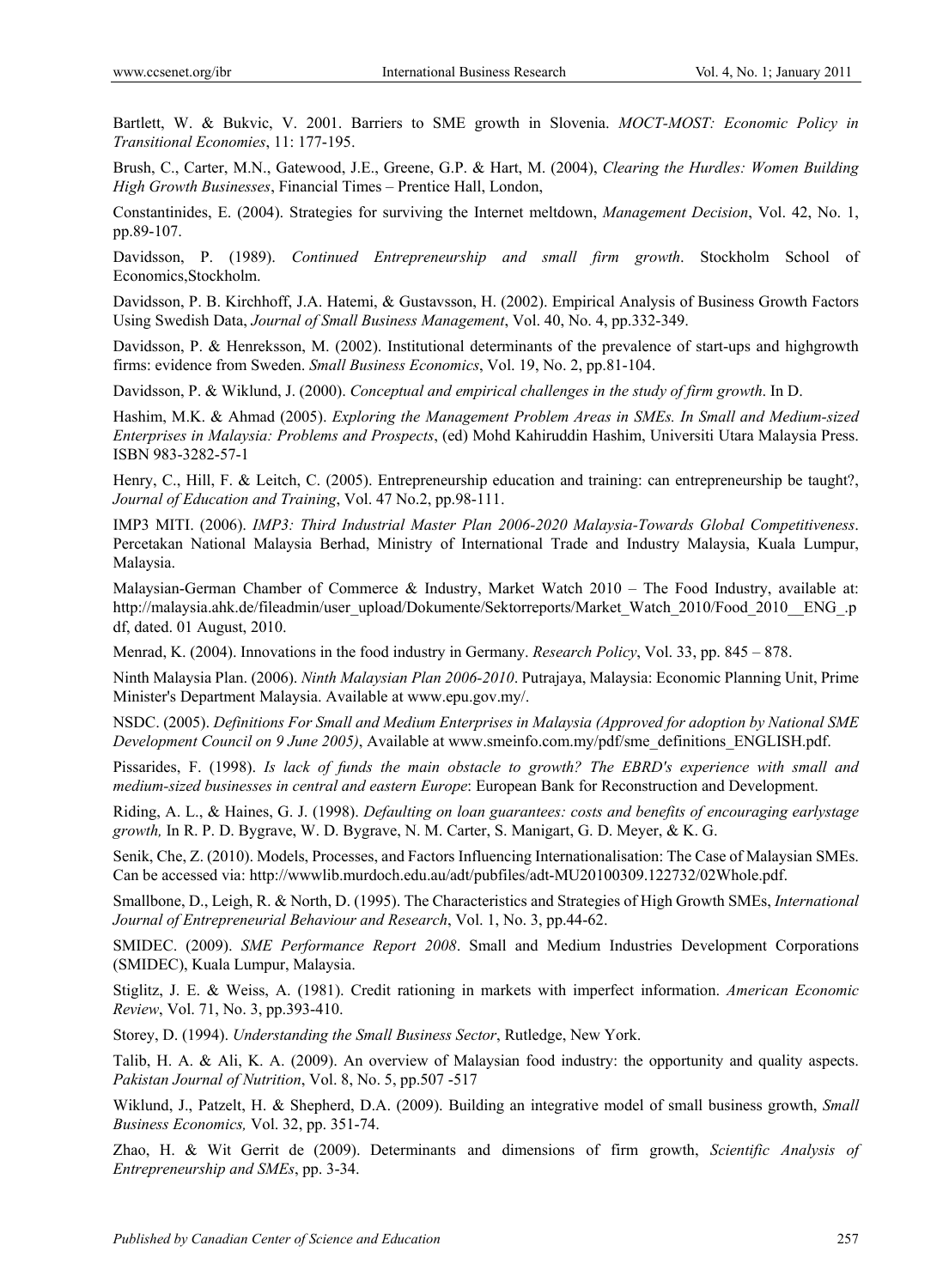| Table 1. Demographic profile and descriptive statistics |  |  |  |  |  |
|---------------------------------------------------------|--|--|--|--|--|
|---------------------------------------------------------|--|--|--|--|--|

| <b>Respondents' Characteristics</b> |                                | Frequency | Percentage |
|-------------------------------------|--------------------------------|-----------|------------|
| Business areas                      | Palm oil products              | 13        | 7.8        |
|                                     | Livestock products             | 27        | 16.3       |
|                                     | Fish and related products      | 25        | 15.1       |
|                                     | Agri-Bio products              | 24        | 14.5       |
|                                     | Fruits and vegetables products | 32        | 19.3       |
|                                     | others                         | 45        | 27.1       |
| Years in business operation         | Less than 1 year               | $\theta$  | $\theta$   |
|                                     | 1 year to less than 5 years    | 31        | 18.7       |
|                                     | 5 years to less than 10 years  | 79        | 47.6       |
|                                     | 10 years or above              | 56        | 33.7       |
| <b>Education</b> level              | No formal qualifications       | 31        | 18.7       |
|                                     | Non graduate                   | 106       | 63.9       |
|                                     | Graduate                       | 25        | 15.1       |
|                                     | Postgraduate                   | 4         | 2.4        |
| Ethnic Background                   | Malay                          | 52        | 31.3       |
|                                     | Chinese                        | 88        | 53.0       |
|                                     | Indian                         | 16        | 9.6        |
|                                     | Others                         | 10        | 6.0        |
| Gender                              | Male                           | 104       | 62.7       |
|                                     | Female                         | 62        | 37.3       |
| Age                                 | $18-23$ years                  | 13        | 7.8        |
|                                     | $24-30$ years                  | 65        | 39.2       |
|                                     | 31-35 years                    | 56        | 33.7       |
|                                     | 36-40 years                    | 21        | 12.7       |
|                                     | $41-45$ years                  | 1         | $.6\,$     |
|                                     | $46-50$ years                  | 4         | 2.4        |
|                                     | 51-55 years                    | 4         | 2.4        |
|                                     | Above 55 years                 | 2         | 1.2        |

| Table 2. Eigenvalues and cumulative percentages of factors |  |  |
|------------------------------------------------------------|--|--|
|                                                            |  |  |

| Factors                      | 371    | T72<br>       | Y3     | Y4     | TZ<br>1 J |
|------------------------------|--------|---------------|--------|--------|-----------|
| eigenvalue                   | 8.291  | 3.258         | 1.917  | 1.495  | 1.273     |
| Contribution percentage (%)  | 21.259 | 10.918        | 7.480  | 5.629  | 4.804     |
| Cumulative percentage $(\%)$ | 21.259 | 177<br>$\sim$ | 39.657 | 45.286 | 50.089    |